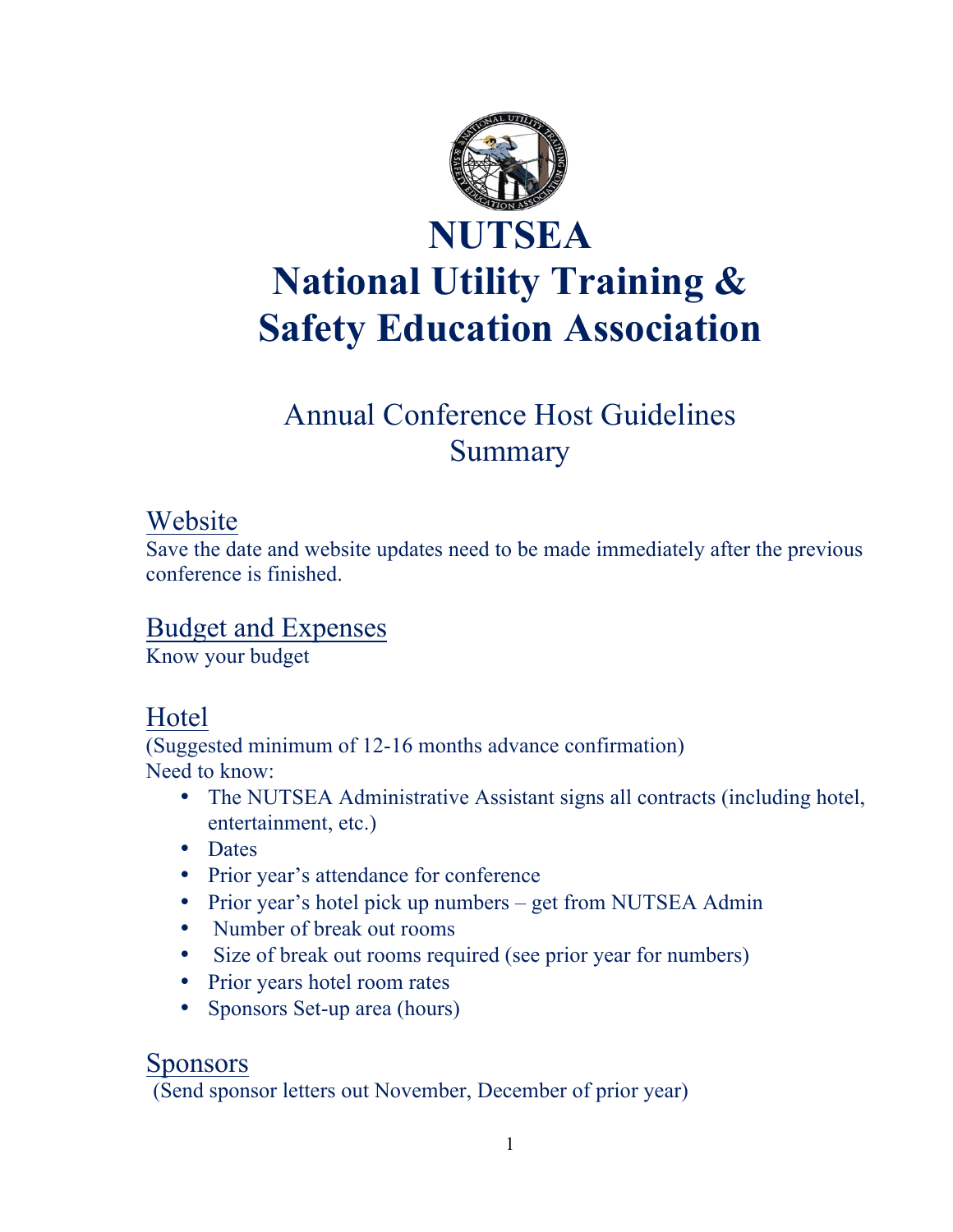# NUTSEA Executive Committee Planning Meeting

The planning meeting will generally be held 6-8 months in advance of the Conference and will be held at the location of the upcoming Conference.

# Agenda

• Preliminary agenda (this will also be started at the post conference meeting at the prior conference)

# Printed Materials

- Registration Brochures
- Registration forms
- Sponsor Brochures

### Registration

(Suggested mail out 90 days in advance of the Conference)

## Plan Breakout Sessions and Speakers

- Contact Main Speaker
- Breakout Session Speakers

# Conference Details

- Registration
- Volunteers
- Meetings
- Packets
- Office Equipment
- Reception
- Banquet
- Awards
- Other details
- Spouse outings
- Transportation
- Volunteers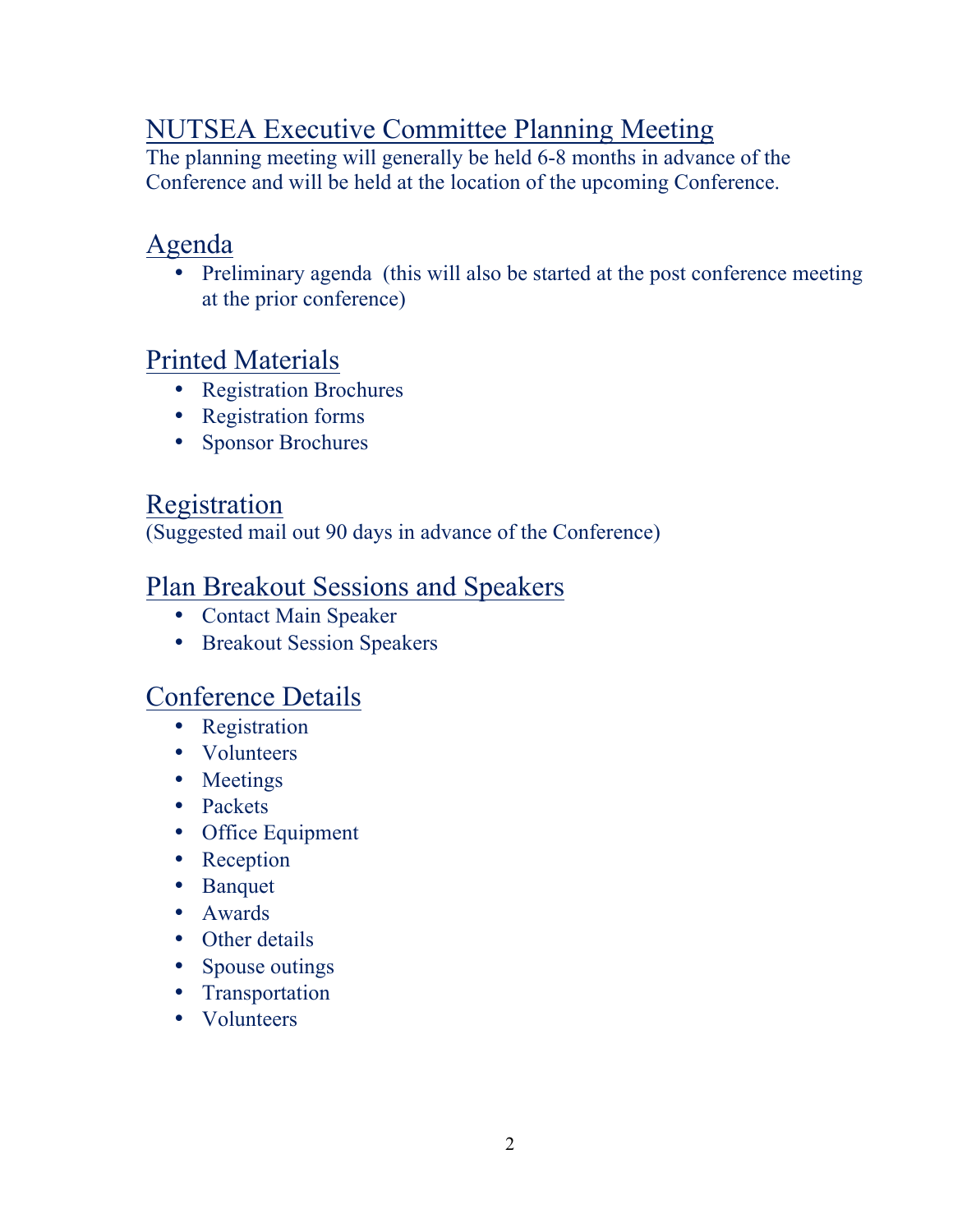# Annual Conference Host Guidelines Details

### Website

Save the date and website updates need to be made November of prior year. Include the following information on website in January.

- Hotel information
- Preliminary agenda
- Outings
- Conference pricing (members and non-members and guests)

# Budget and expenses

Host should aim to budget conference expenses which equal revenue expected from registration fees and sponsorships. Host utilities should forward invoices to the NUTSEA Administrative Assistant for processing and payment. NUTSEA Administrative Assistant will track and log registration forms and payment. Any monies received by the Host State should immediately be forwarded to the NUTSEA Administrative Assistant.

# Hotel

- Contact the hotel (Large Hotel with ample meeting space)
- Coordinate meeting dates
	- o Meeting dates last weeks in September or October
- Establish room price
- Sleeping room block (get pick up numbers from previous years from NUTSEA Administrative Assistant)
- Meeting room availability
	- o Rooms for all meetings
	- o Office space
	- o Meeting room needed for Saturday's Pre-Conference Meeting and Wednesday's Post-Conference Meeting
	- o Banquet, Entertainment (Band)
	- o AV Equipment included but not limited to; screens, wireless and handheld microphones, speakers, AV support (check with hotel to see if off-site AV equipment and support is allowed)
	- o Sunday Night Reception/Banquet Reception
	- o Break out meetings (round table, regional meetings, speakers)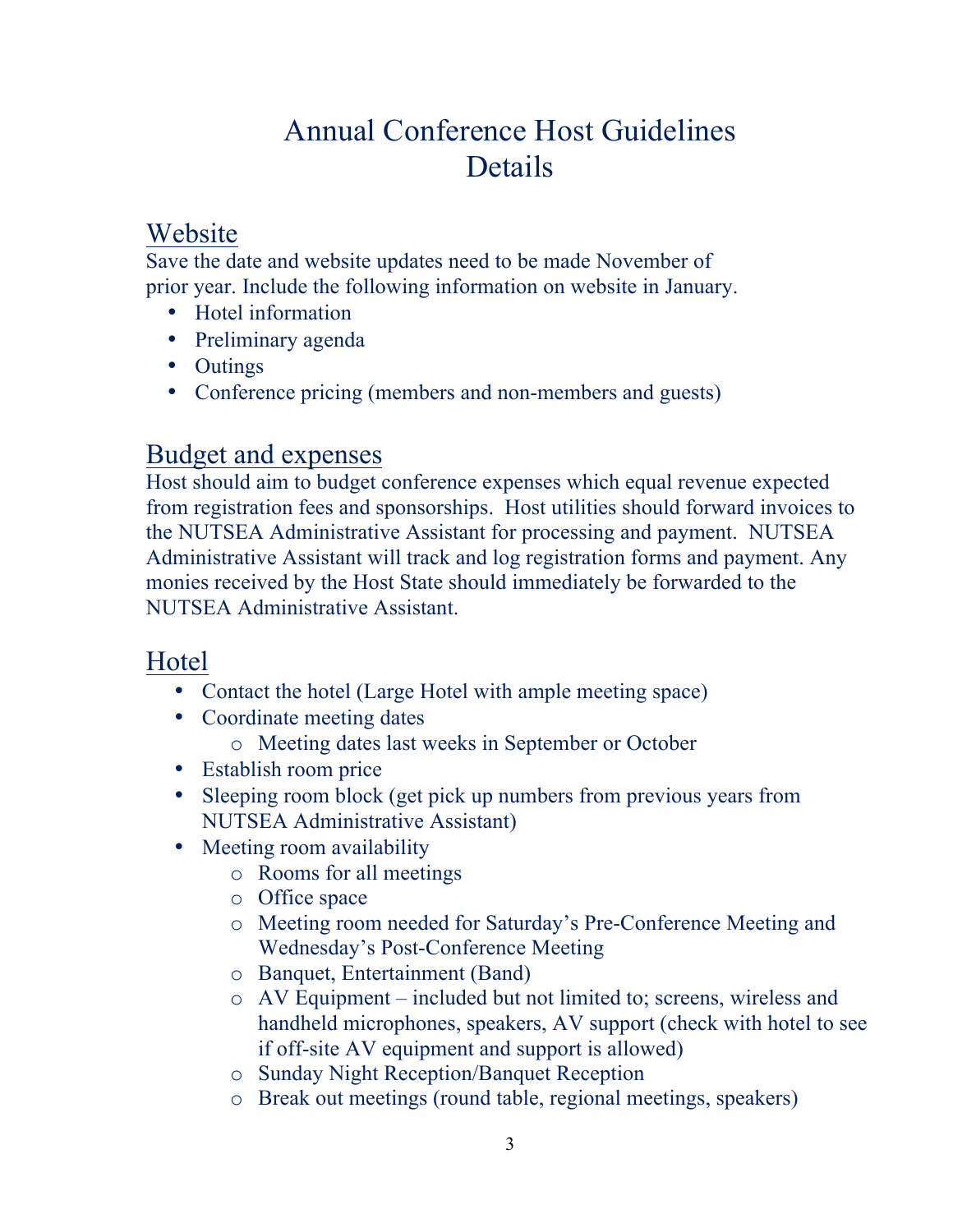- o Registration
- o Storage room
- o Vendor area
- Contract should include:
	- o Planning meeting 6-8 months in advance of Conference
	- o Number of rooms in room block agreed room night revenue
	- o Cutoff date to obtain rooms in block
	- o Cancellation policy
	- o Cost
	- o Any comp rooms
	- o Any AV needed check with hotel to see if it is possible to bring AV equipment from off-site (this will save in AV cost)
- Catering
	- o Deadline for meal count
	- o Meals (include taxes and service charge in prices), Breaks
	- o Firm prices
	- o Agreed minimum food and beverage revenue
	- o Menu
- VIPs (Board, Executive Secretary & Speakers)
	- o Receive comp rooms (Speakers receive first, then Administrative Assistant)
	- o Upgraded rooms Go to Board members (Officers first then 1-year, 2-year and 3-year Directors)
	- o Reservations are usually made by the NUTSEA Admin
- Office Equipment
	- o Audio equipment in rooms
	- o Screens for Reception/Banquet
	- o Head Table requirements
- Signs
	- o Directional Signs for Visitors
- Transportation and Parking
	- o Where to park cars for guests costs?
	- o Pick up area for guest outings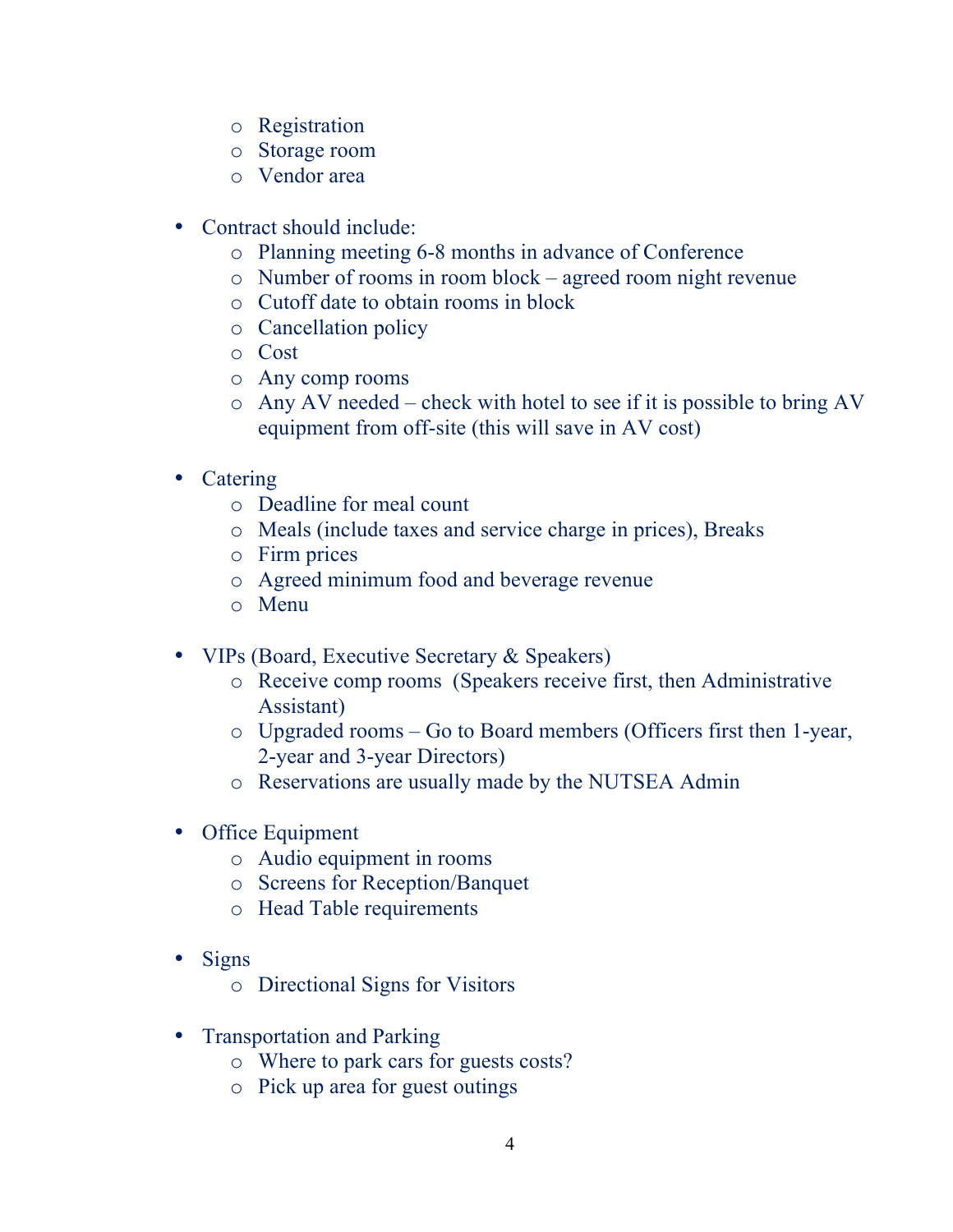- o Vans, Rental Cars requirements
- o Back and forth to the Airport/Hotel

#### Sponsors

- o Send sponsor letters out November, December of prior year
- o Follow up with letters in a couple of months after first contact
- o Requirements of Vendors, power for booth, table clothes
- o Send Agenda when final

# NUTSEA Executive Committee Planning Meeting

The planning meeting will generally be held 6-8 months in advance of the Conference and will be held at the location of the upcoming Conference. The Executive Committee will need a meeting space for two days. Hosts should plan to attend this meeting and report on event planning progress, schedule of events and meeting budget. Host should arrange for a tour of meeting rooms which will be used during the Conference. The hotel planning meeting staff should plan on attending part of the meeting on Tuesday with the Host State in order to answer any questions the Board may have.

- o Executive Session & meal the day before start of conference
- o Regional Meetings (SAIA/Quad State)
- o Opening Session
	- Invocation
	- Keynote speaker
	- Color guard
	- Passing of hard hats (supplied by host)
- o General Sessions
- o Members only luncheons
	- Past Chair
	- $G&T$
	- Distribution Ops
	- New members
	- Statewide/JT&S
- o Welcome Reception
- o Workshops
- o Roundtable discussions
	- $\overline{\text{G&ampT}}$
	- Distribution ops
	- § JT&S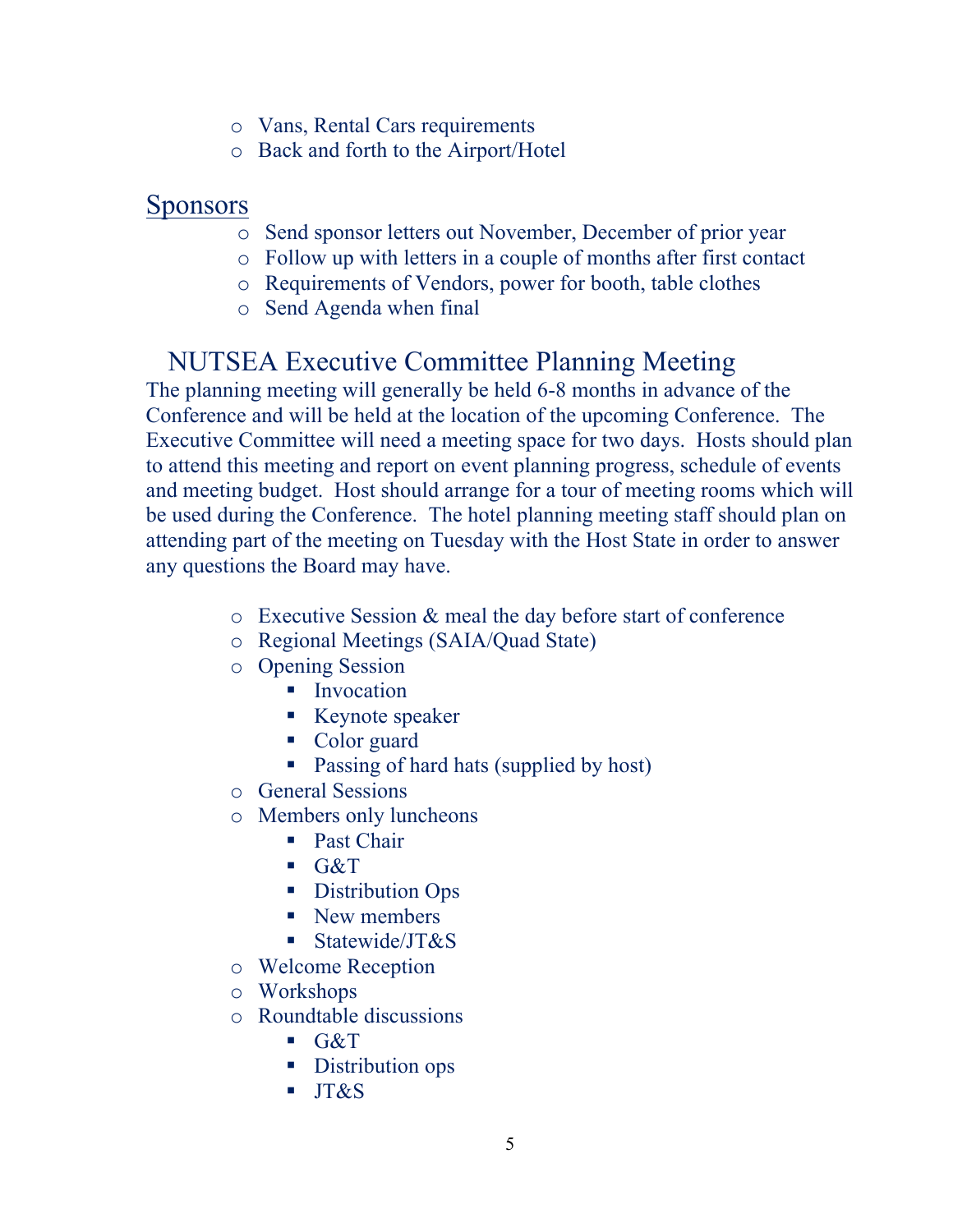- o Banquet
	- Head table
	- Entertainment
- o Business Meeting
- o Executive Session post meeting
- o Spouse program
- o Decide charity for hard hat donation
- Awards (NUTSEA Administrative Assistant handles awards)
	- o O.G. Anderson Safety Award Sponsored by AB Chance Host State decides recipient
	- o Ray Pantel Award -Sponsored by SAIA
	- o Claude Frazier Award Sponsored by G&T Section
	- o H.G. Pottash Award
	- o Earnest Shearer Award

## Agenda

• Put together Agenda for Conference (See attachment 1)

# Printed Materials

- Registration Brochures
- Registration form
- Introduction Letter
- Outing Registration form
- Agenda (see attachment 2 for Print Material Production Schedule)

# Registration

(Suggested mail out 90 days in advance of the Conference)

- Registration should include:
	- o Contact person at host utility and NUTSEA Administrative Assistant
	- o Hotel information
	- o Registration form with cost of Conference
	- o Cancellation policy
	- o Cut off dates for hotel and registration
	- o Draft schedule of events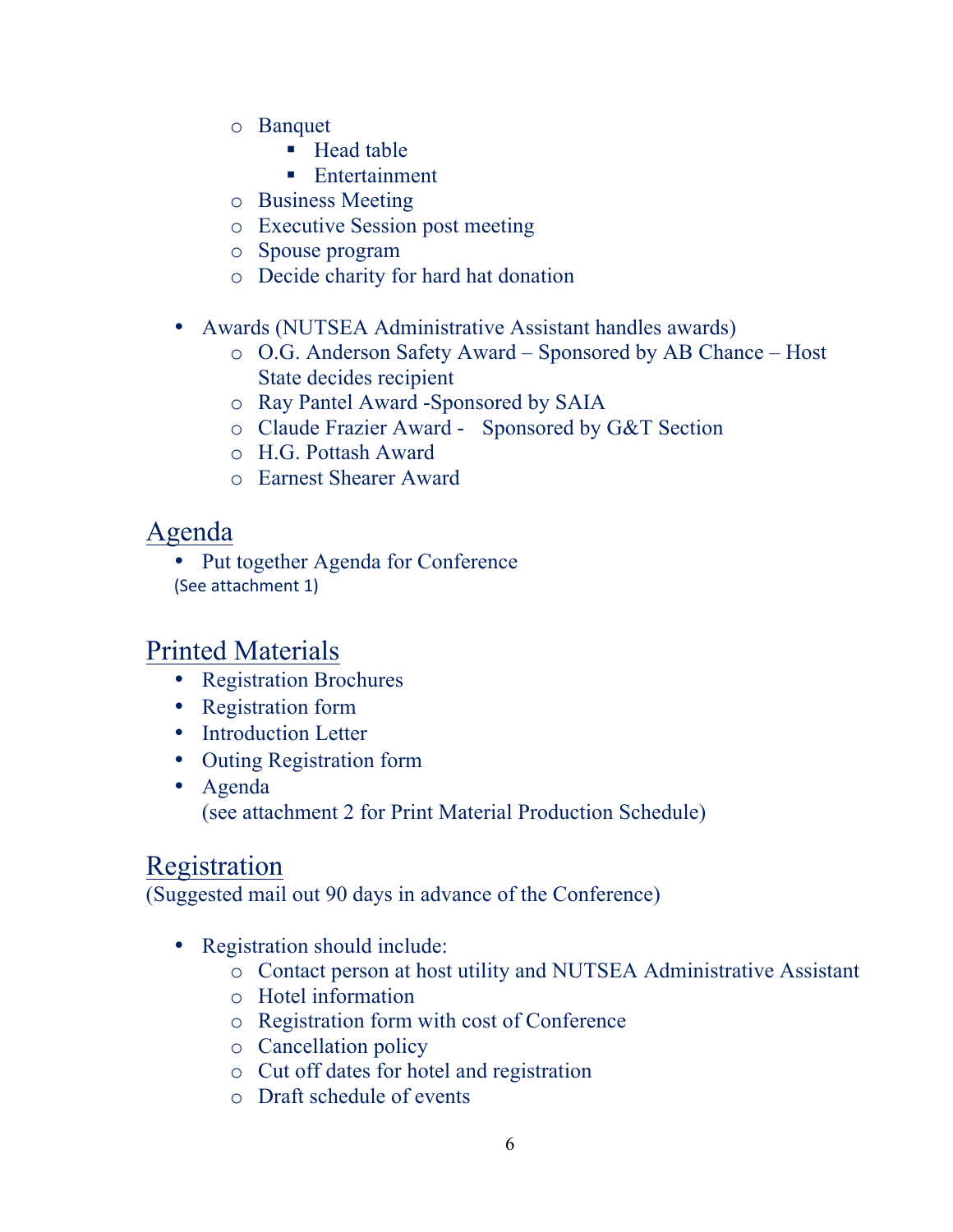- o Local information
- Contact local Visitors and Convention Bureau
	- o Request services as appropriate
	- o Obtain materials for Conference packets

# Breakout Sessions and speakers

- Contact Speaker
- Speaker topics length of speech
- Travel arrangement/rooms
- Arrange audio/video needs for all speakers
- Make sure meeting rooms are set-up
- Volunteer to assigned to help Speakers
- Gifts
- Thank-you cards after conference

# **Conference**

- Prepare meeting packet for each registered participant
	- o Name badge (designate CLCP graduates with ribbon)
	- o Program/schedule of events
	- o First timer pins and computer bags for new members luncheon
	- o Certificate of Training
	- o Local information
	- o Spouse materials
	- o Evaluation forms for each participants
- Office (should be supplied with the following)
	- o Laptop
	- o Printer
	- o Basic office supplies
	- o Extra meeting packets
	- o Cash box
	- o Telephone/with phone list
	- o Copier arrangements
- Functions
	- o Registration table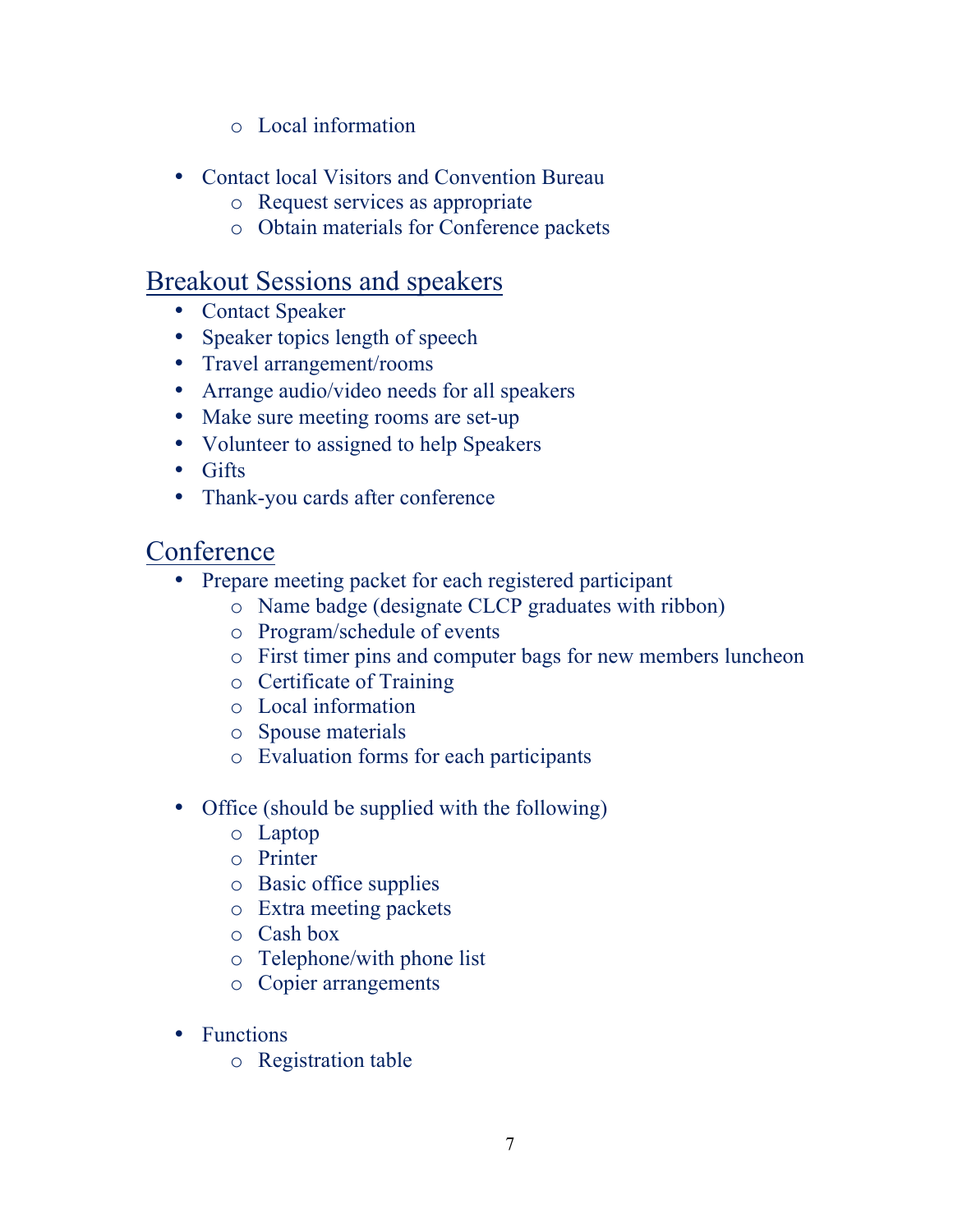- Other Conference details
	- o Procure door prizes
	- o Post bulletin board near registration table (NUTSEA Admin can supply tripod if needed)
	- o Door prize tickets

# Other Details:

## Spouse Outings

- Information packets
- Volunteers
- Transportation
- Lunch reservations

### Volunteers

- Contact Volunteers
	- o Assignments
	- o Coordinate clothing
	- o Tour of Conference area
	- o Make sure to add total number to food count

### Sergeant at Arms

- Duties included, but not limited to:
	- o Assistance if a vote needs to be taken
	- o Assistant with room locations
	- o Count for quorum
	- o Receive money for charity Hard hat donation
	- o Make sure to add total to food count

### Gift Bags

- Pricing for the gift bags will be determined by the Board
	- o Host State will make up the bags
	- o Contents will be decided by Host State

# Photography

- Can the Host State provide a photographer if not, look into one and cost
	- o Candid photos of conference, reception, banquet